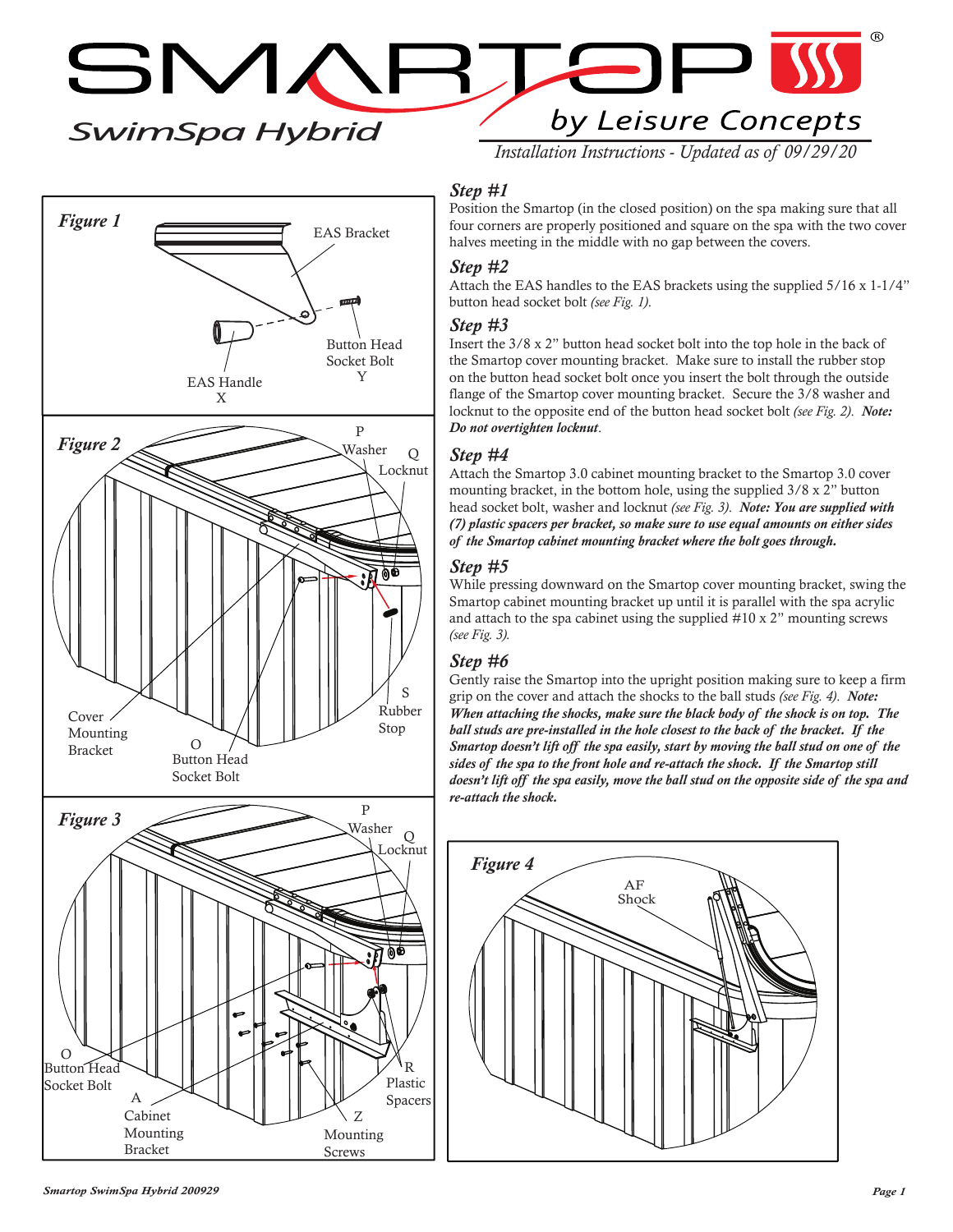

## *Step #7*

Starting with the 2nd cover, attach the Vanish XL pivot arms to the Smartop using the supplied button head socket bolts and let the assembly hang freely (*see Fig. 5). Note: Make sure to run the bolts from the inside out. The locknuts need to be facing outwards. Also, make sure to use the supplied plastic washers as a spacer in between the metal plate on the pivot arms and the Vanish XL cover mounting bracket. Do not overtighted bolts, the pivot arms must rotate freely.*

#### *Step #8*

*Prior to completing this step, open the first half of the cover and adjust the position of the cover by 1/4" towards the middle of the spa. This is so that when the shocks are finally installed and motioned a couple times, the two covers seal against each installed and other properly when they are in the closed position.* Swing the Vanish XL bracket assembly forward making sure the two pivot arms rest against each other *(see Fig. 5)*. Attach the Vanish XL bracket assembly to the spa cabinet using the supplied #10 x 1-1/2" mounting screws. *Note: Make sure to put downward pressure on the Smartop when attaching the Vanish XL bracket assembly to the spa cabinet to ensure the Smartop is making a good seal with the acrylic of the spa.*

#### *Step #9*

To attach the shocks to the bracket assembly, partially open your Smartop cover and snap the shocks onto the appropriate ball studs *(see Fig. 6)*. *Note: Make sure the black body of the shock is pointing towards the middle of the Smartop. See the attached shock positioning guide.*

## *Step #10*

Open the Smartop so it is in the fully upright position. Using the supplied #10 x 1-1/2" mounting screws, finish attaching the Vanish XL bracket assembly to the spa.

## *Step #11*

Attach the Vanish XL cover plate to the bracket assembly using the supplied self-tapping screws. Next, thread the 3/8 x 3/4" hex cap bolt through the hole in the cover plate that lines up with the rear pivot arm (*see Fig. 7*). *Note: Do not overtighten hex cap bolt.*

# *Step #12*

Connect the Sure Lock latch assembly to the latch catch. While pushing down on the Smartop, position the Sure Lock latch on the side of the spa and mark where the latch base rests against the spa skirting. Attach the Sure Lock latch to the spa skirting, where marked, using the supplied #8 x 3/4" self-tapping screws *(see Fig. 8)*.